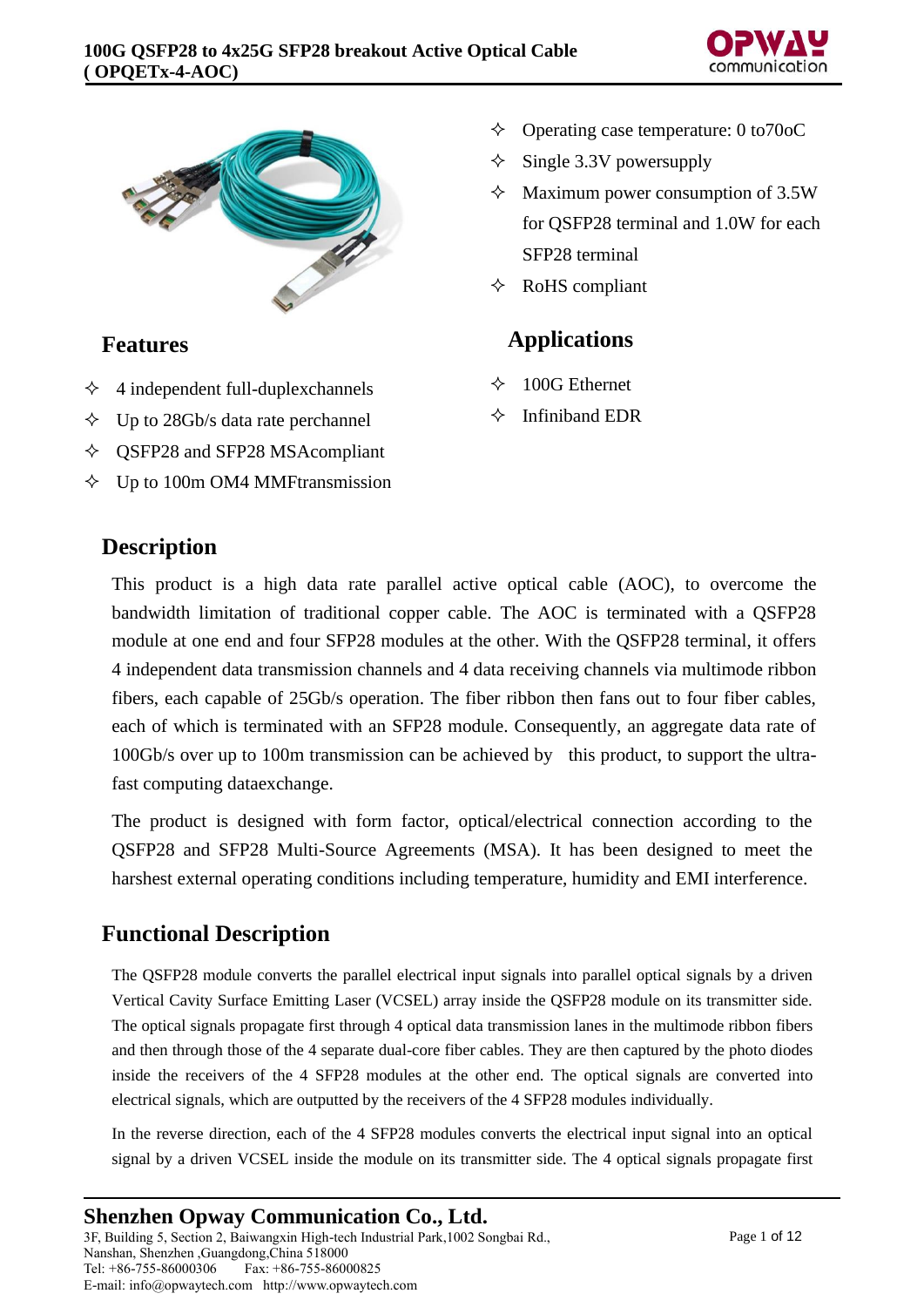through the other transmission lanes of the 4 separate dual-core fiber cables and then through those in the multimode ribbon fibers. They are captured by the photo diode array inside the QSFP28 on its receiver side. The optical signals are converted into parallel electrical signals and outputted. Consequently, the QSFP28 terminal of the cable has 8 ports, 4 for data transmission and 4 for data receiving, to provide a total of 100Gb/s data exchange rate while each of the 4 SFP28 terminals at the other end has 2 ports, 1 for data transmission and 1 for receiving, to provide 25Gb/s data exchangerate.

# **QSFP28 Terminal**

A single +3.3V power supply is required to power up this product. Both power supply pins VccTx and VccRx are internally connected and should be applied concurrently. As per MSA specifications the module offers 7 low speed hardware control pins (including the 2-wire serial interface): ModSelL, SCL, SDA, ResetL, LPMode, ModPrsL and IntL.

Module Select (ModSelL) is an input pin. When held low by the host, this product responds to 2-wire serial communication commands. The ModSelL allows the use of this product on a single 2-wire interface bus – individual ModSelL lines must be used.

Serial Clock (SCL) and Serial Data (SDA) are required for the 2-wire serial bus communication interface and enable the host to access the QSFP28 memory map.

The ResetL pin enables a complete reset, returning the settings to their default state, when a low level on the ResetL pin is held for longer than the minimum pulse length. During the execution of a reset the host shall disregard all status bits until it indicates a completion of the reset interrupt. The product indicates this by posting an IntL (Interrupt) signal with the Data\_Not\_Ready bit negated in the memory map. Note that on power up (including hot insertion) the module should post this completion of reset interrupt without requiring areset.

Low Power Mode (LPMode) pin is used to set the maximum power consumption for the product in order to protect hosts that are not capable of cooling higher power modules, should such modules be accidentally inserted.

Module Present (ModPrsL) is a signal local to the host board which, in the absence of a product, is normally pulled up to the host Vcc. When the product is inserted into the connector, it completes the path to ground through a resistor on the host board and asserts the signal. ModPrsL then indicates it is present by setting ModPrsL to a "Low" state.

Interrupt (IntL) is an output pin. "Low" indicates a possible operational fault or a status critical to the host system. The host identifies the source of the interrupt using the 2-wire serial interface. The IntL pin is an open collector output and must be pulled to the Host Vcc voltage on the Host board.

## **SFP28 Terminals**

The SFP28 module electrical interface is compliant to SFI electrical specifications. The transmitter input and receiver output impedance is 100 Ohms differential. Data lines are internally AC coupled. The module provides differential termination and reduce differential to common mode conversion for quality signal termination and low EMI. SFI typically operates over 200 mm of improved FR4 material or up to about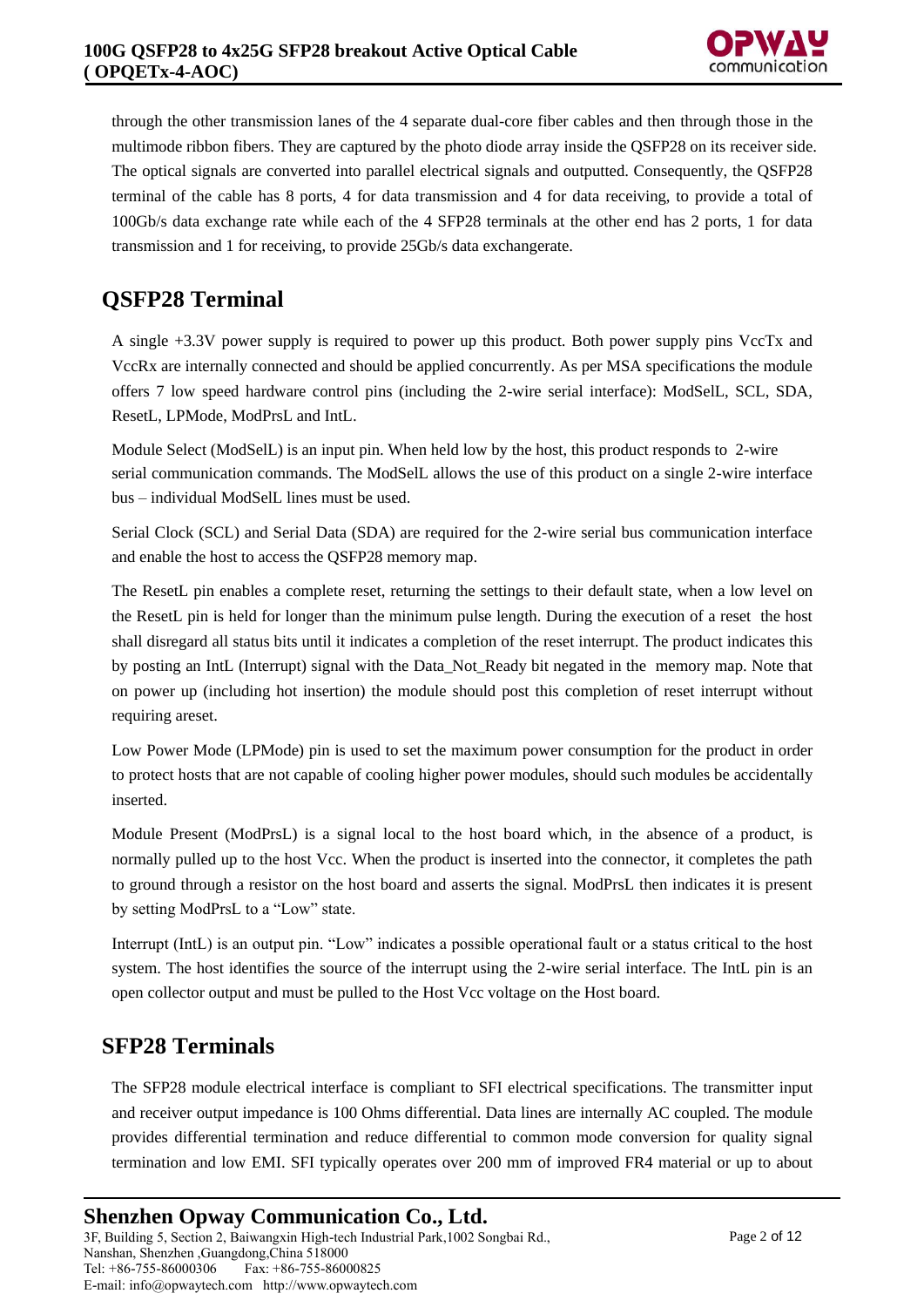

150mm of standard FR4 with oneconnector.

The transmitter converts 25Gbit/s serial PECL or CML electrical data into serial optical data. An open collector compatible Transmit Disable (Tx\_Dis) is provided. Logic "1"or no connection on this pin will disable the laser from transmitting. Logic "0" on this pin provides normal operation. The transmitter has an internal automatic power control loop (APC) to ensure constant optical power output across supply voltage and temperature variations. An open collector compatible Transmit Fault (Tx\_Fault) is provided. TX\_Fault is module output contact that when high, indicates that the module transmitter has detected a fault condition related to laser operation or safety. The TX\_Fault output contact is an open drain/collector and shall be pulled up to the Vcc\_Host in the host with a resistor in the range 4.7-10 kΩ. TX\_Disable is a module input contact. When TX Disable is asserted high or leftopen, the SFP28 module transmitter output shall be turned off. This contactshall be pulled up to VccT with a 4.7 kΩ to 10 kΩ resistor.

The receiver converts 25Gbit/s serial optical data into serial PECL/CML electrical data. An open collector compatible Loss of Signal is provided. Rx\_LOS when high indicates an optical signal level below that specified in the relevant standard. The Rx LOS contact is an open drain/collector output and shall be pulled up to Vcc\_Host in the host with a resistor in the range 4.7-10 kΩ, or with an active termination. Power supply filtering is recommended for both the transmitter and receiver. The Rx LOS signal is intended as a preliminary indication to the system in which the SFP28 is installed that the received signal strength is below the specified range. Such an indication typically points to non-installed cables, broken cables, or a disabled, failing or a powered off transmitter at the far end of the cable.



### **Pin Assignments and Definitions**

## **Shenzhen Opway Communication Co., Ltd.**

3F, Building 5, Section 2, Baiwangxin High-tech Industrial Park,1002 Songbai Rd., Nanshan, Shenzhen ,Guangdong,China 518000 Fax: +86-755-86000825 E-mail: info@opwaytech.com http://www.opwaytech.com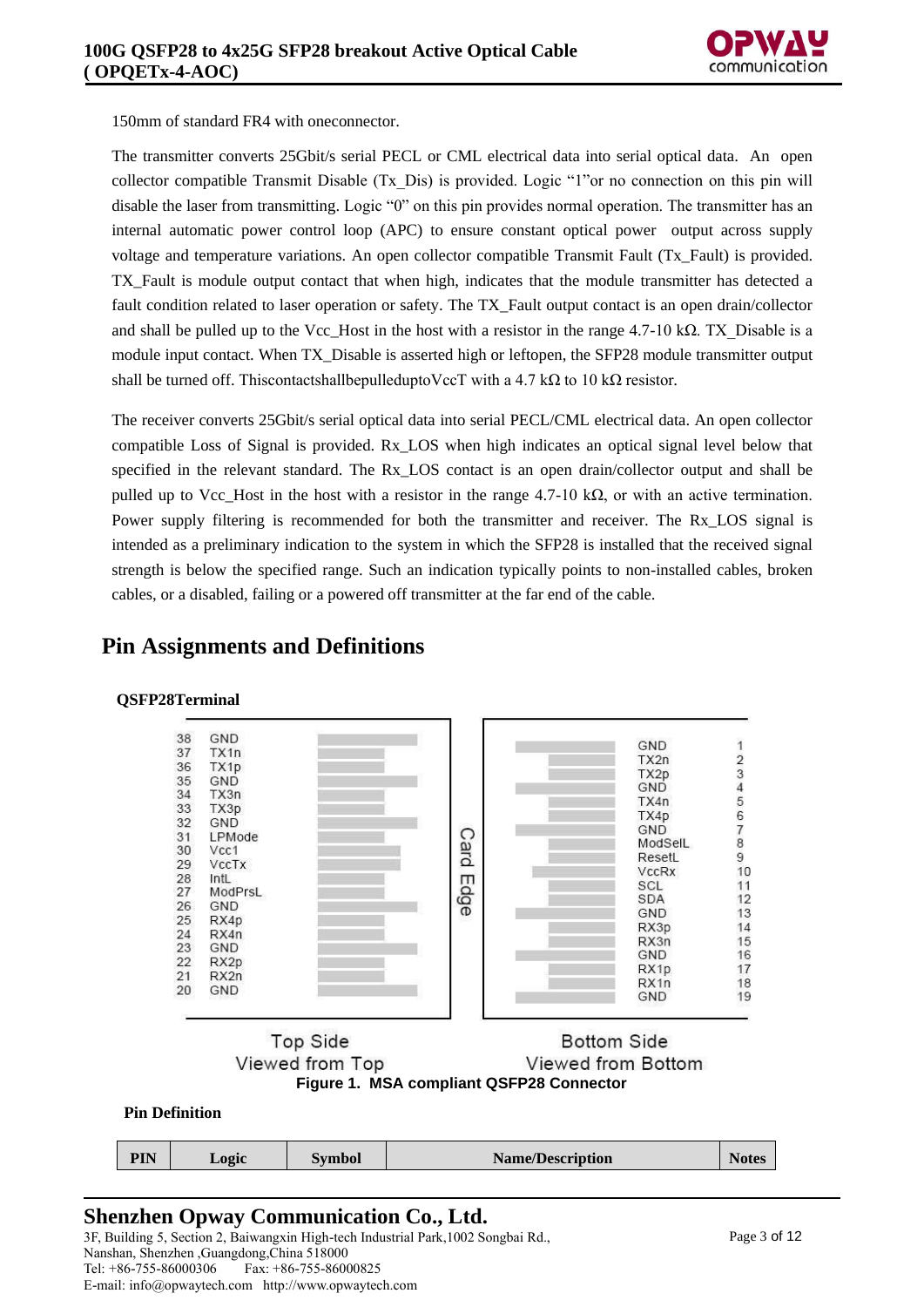

| 1              |            | <b>GND</b>   | Ground                                  |              |
|----------------|------------|--------------|-----------------------------------------|--------------|
| $\overline{2}$ | CML-I      | Tx2n         | <b>Transmitter Inverted Data Input</b>  |              |
| 3              | CML-I      | Tx2p         | Transmitter Non-Inverted Data output    |              |
| $\overline{4}$ |            | <b>GND</b>   | Ground                                  | 1            |
| 5              | CML-I      | Tx4n         | Transmitter Inverted Data Input         |              |
| 6              | CML-I      | Tx4p         | Transmitter Non-Inverted Data output    |              |
| 7              |            | <b>GND</b>   | Ground                                  | $\mathbf{1}$ |
| $\,8\,$        | LVTLL-I    | ModSelL      | Module Select                           |              |
| 9              | LVTLL-I    | ResetL       | <b>Module Reset</b>                     |              |
| 10             |            | <b>VccRx</b> | +3.3V Power Supply Receiver             | 2            |
| 11             | LVCMOS-I/O | <b>SCL</b>   | 2-Wire Serial Interface Clock           |              |
| 12             | LVCMOS-I/O | <b>SDA</b>   | 2-Wire Serial Interface Data            |              |
| 13             |            | <b>GND</b>   | Ground                                  |              |
| 14             | CML-O      | Rx3p         | Receiver Non-Inverted Data Output       |              |
| 15             | $CML-O$    | Rx3n         | Receiver Inverted Data Output           |              |
| 16             |            | <b>GND</b>   | Ground                                  | 1            |
| 17             | CML-O      | Rx1p         | Receiver Non-Inverted Data Output       |              |
| 18             | CML-O      | Rx1n         | Receiver Inverted Data Output           |              |
| 19             |            | <b>GND</b>   | Ground                                  | 1            |
| 20             |            | <b>GND</b>   | Ground                                  | 1            |
| 21             | CML-O      | Rx2n         | Receiver Inverted Data Output           |              |
| 22             | CML-O      | Rx2p         | Receiver Non-Inverted Data Output       |              |
| 23             |            | <b>GND</b>   | Ground                                  | 1            |
| 24             | $CML-O$    | Rx4n         | Receiver Inverted Data Output           | 1            |
| 25             | $CML-O$    | Rx4p         | Receiver Non-Inverted Data Output       |              |
| 26             |            | <b>GND</b>   | Ground                                  | $\mathbf{1}$ |
| 27             | LVTTL-O    | ModPrsL      | <b>Module Present</b>                   |              |
| 28             | LVTTL-O    | IntL         | Interrupt                               |              |
| 29             |            | VccTx        | +3.3 V Power Supply transmitter         | 2            |
| 30             |            | Vcc1         | $+3.3$ V Power Supply                   |              |
| 31             | LVTTL-I    | LPMode       | Low Power Mode                          |              |
| 32             |            | <b>GND</b>   | Ground                                  | $\mathbf{1}$ |
| 33             | CML-I      | Tx3p         | Transmitter Non-Inverted Data Input     |              |
| 34             | CML-I      | Tx3n         | <b>Transmitter Inverted Data Output</b> |              |
| 35             |            | <b>GND</b>   | Ground                                  | $\mathbf{1}$ |
| 36             | $CML-I$    | Tx1p         | Transmitter Non-Inverted Data Input     |              |

# **Shenzhen Opway Communication Co., Ltd.**

3F, Building 5, Section 2, Baiwangxin High-tech Industrial Park,1002 Songbai Rd., Nanshan, Shenzhen ,Guangdong,China 518000 Tel: +86-755-86000306 Fax: +86-755-86000825 E-mail: info@opwaytech.com http://www.opwaytech.com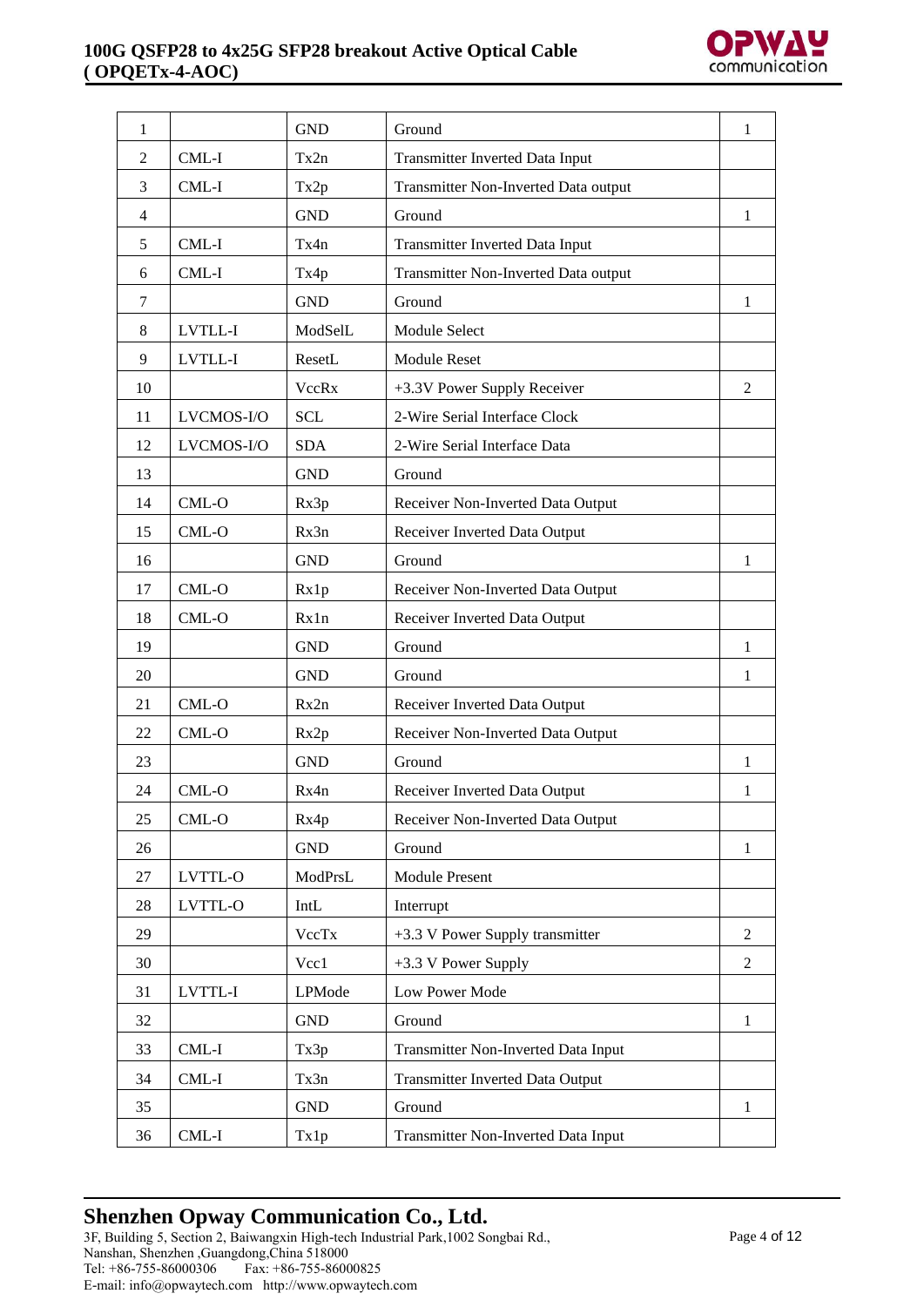

| $\sim$ $\sim$ | CML-I | $T_{\mathbf{V}}$ | <b>Transmitter Inverted Data Output</b> |  |
|---------------|-------|------------------|-----------------------------------------|--|
|               |       | GND              | Ground                                  |  |

#### **Notes:**

- 1. GND is the symbol for signal and supply (power) common for QSFP28 modules. All are common within the QSFP28 module and all module voltages are referenced to this potential unlessotherwise noted.Connectthesedirectlytothehostboardsignalcommongroundplane.
- 2. VccRx, Vcc1 and VccTx are the receiving and transmission power suppliers and shall be applied concurrently. Recommended host board power supply filtering is shown in Figure 4 below. Vcc Rx, Vcc1 and VccTx may be internally connected within the QSFP28 transceiver module in any combination. The connector pins are each rated for a maximum current of1000mA.

#### **SFP28Terminals**

The SFP28 modules are hot-pluggable. Hot pluggable refers to plugging in or unplugging a module while the host board is powered. The SFP28 host connector is a 0.8 mm pitch 20 position right angle improved connector specified by SFF-8083, or stacked connector with equivalent with equivalent electrical performance. Host PCB contact assignment is shown in Figure 2 and contact definitions are given in the PIN description table. SFP28 module contacts mates with the host in the order of ground, power, followed by signal as illustrated by Figure 3 and the contact sequence order listed in the PIN description table.



**Figure 2. SFP28 Module Interface to Host**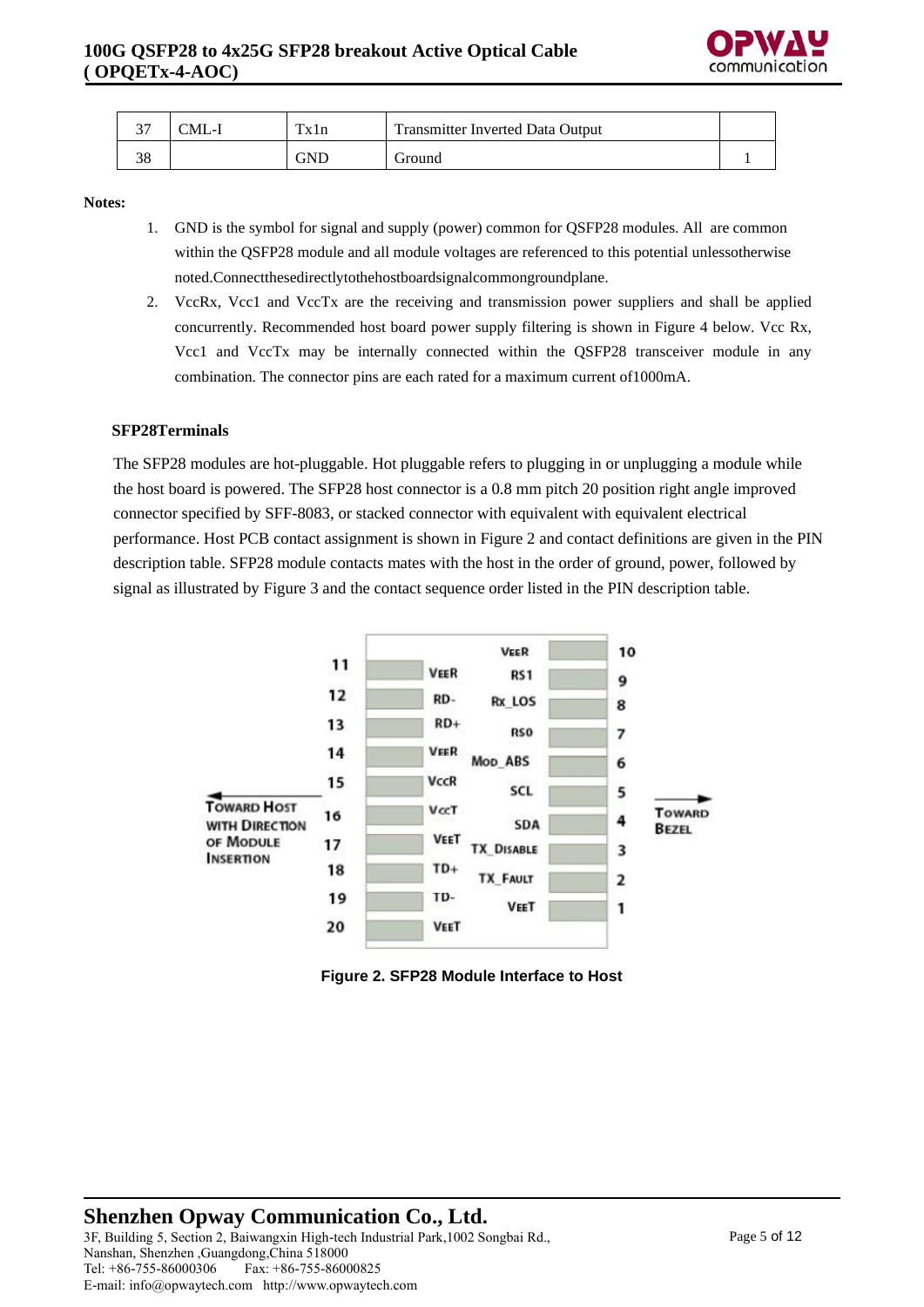



#### **Figure 3. SFP28 Module Contact Assignment**

|            | Pin definition |                  |                                                         |                |
|------------|----------------|------------------|---------------------------------------------------------|----------------|
| <b>PIN</b> | Logic          | <b>Symbol</b>    | <b>Name / Description</b>                               | <b>Notes</b>   |
| 1          |                | VeeT             | Module Transmitter Ground                               | 1              |
| 2          | LVTTL-O        | TX_Fault         | <b>Module Transmitter Fault</b>                         |                |
| 3          | LVTTL-I        | TX Dis           | Transmitter Disable; Turns off transmitter laser output |                |
| 4          | LVTTL-I/O      | <b>SDA</b>       | 2-Wire Serial Interface Data Line                       | $\overline{2}$ |
| 5          | LVTTL-I        | <b>SCL</b>       | 2-Wire Serial Interface Clock                           | $\overline{2}$ |
| 6          |                | MOD_DEF0         | Module Definition, Grounded in the module               |                |
| 7          | LVTTL-I        | R <sub>S</sub> O | <b>Receiver Rate Select</b>                             |                |
| 8          | LVTTL-O        | RX_LOS           | Receiver Loss of Signal Indication Active LOW           |                |
| 9          | LVTTL-I        | RS1              | Transmitter Rate Select (not used)                      |                |
| 10         |                | VeeR             | Module Receiver Ground                                  | 1              |
| 11         |                | VeeR             | Module Receiver Ground                                  | 1              |
| 12         | CML-O          | RD-              | Receiver Inverted Data Output                           |                |
| 13         | CML-O          | $RD+$            | <b>Receiver Data Output</b>                             |                |
| 14         |                | VeeR             | Module Receiver Ground                                  | 1              |
| 15         |                | VccR             | Module Receiver 3.3 V Supply                            |                |
| 16         |                | VccT             | Module Receiver 3.3 V Supply                            |                |
| 17         |                | VeeT             | <b>Module Transmitter Ground</b>                        | 1              |
| 18         | CML-I          | $TD+$            | Transmitter Non-Inverted Data Input                     |                |

### **Pin definition**

## **Shenzhen Opway Communication Co., Ltd.**

3F, Building 5, Section 2, Baiwangxin High-tech Industrial Park,1002 Songbai Rd., Nanshan, Shenzhen ,Guangdong,China 518000  $\text{Fax: } +86-755-86000825$ E-mail: info@opwaytech.com http://www.opwaytech.com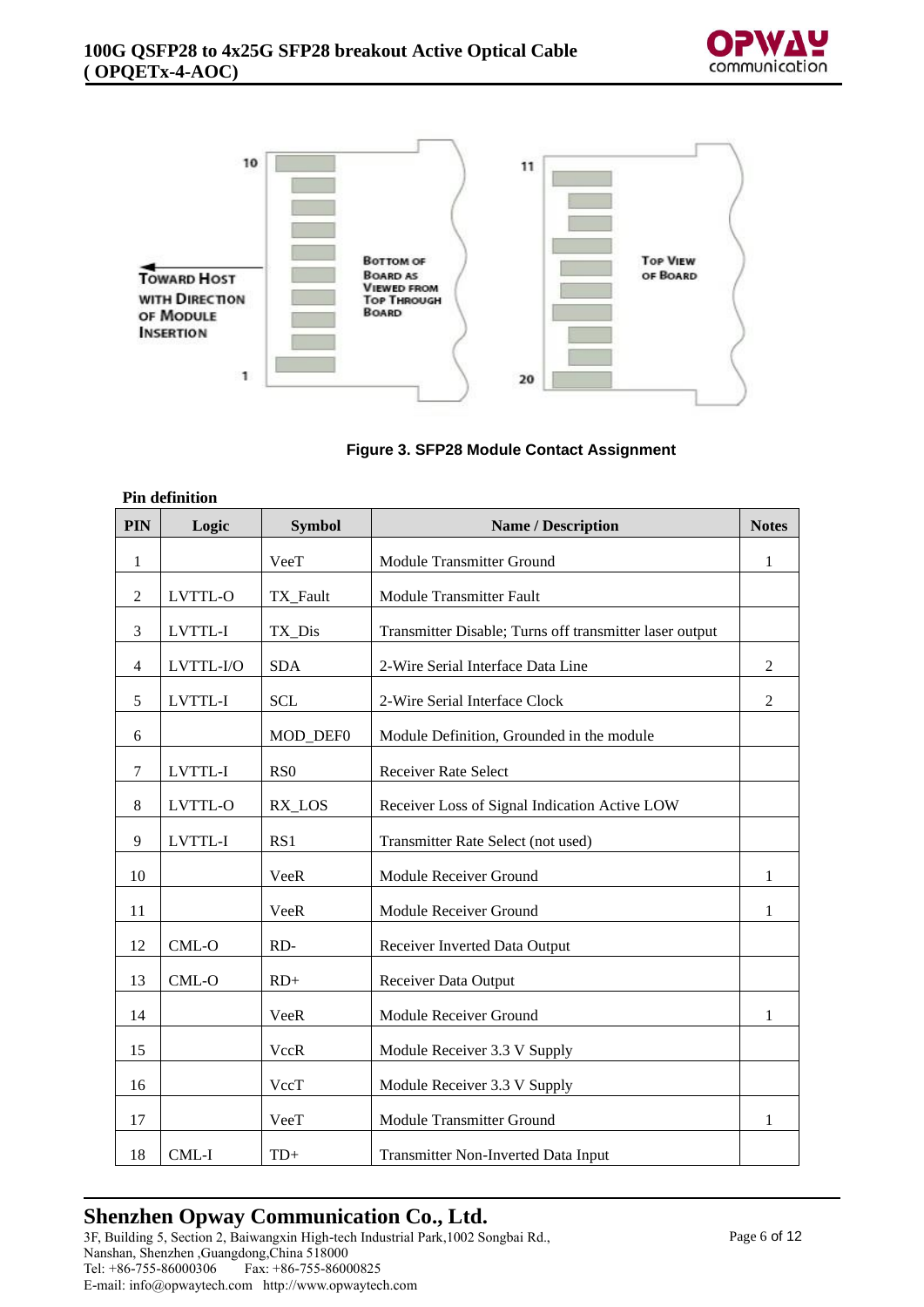

|    | ~ML-1 | TD-  | Transmitter Inverted Data Input |  |
|----|-------|------|---------------------------------|--|
| 20 |       | VeeT | Module Transmitter Ground       |  |

Notes:

- 1. Module ground pins GND are isolated from the modulecase.
- 2. Shall be pulled up with 4.7K-10Kohms to a voltage between 3.15V and 3.45V on the hostboard.

## **Recommended Power Supply Filters**



#### **Figure 4. Recommended Power Supply Filter for QSFP28 Terminal**



#### **Figure 5. Recommended Power Supply Filter for SFP28 Terminals**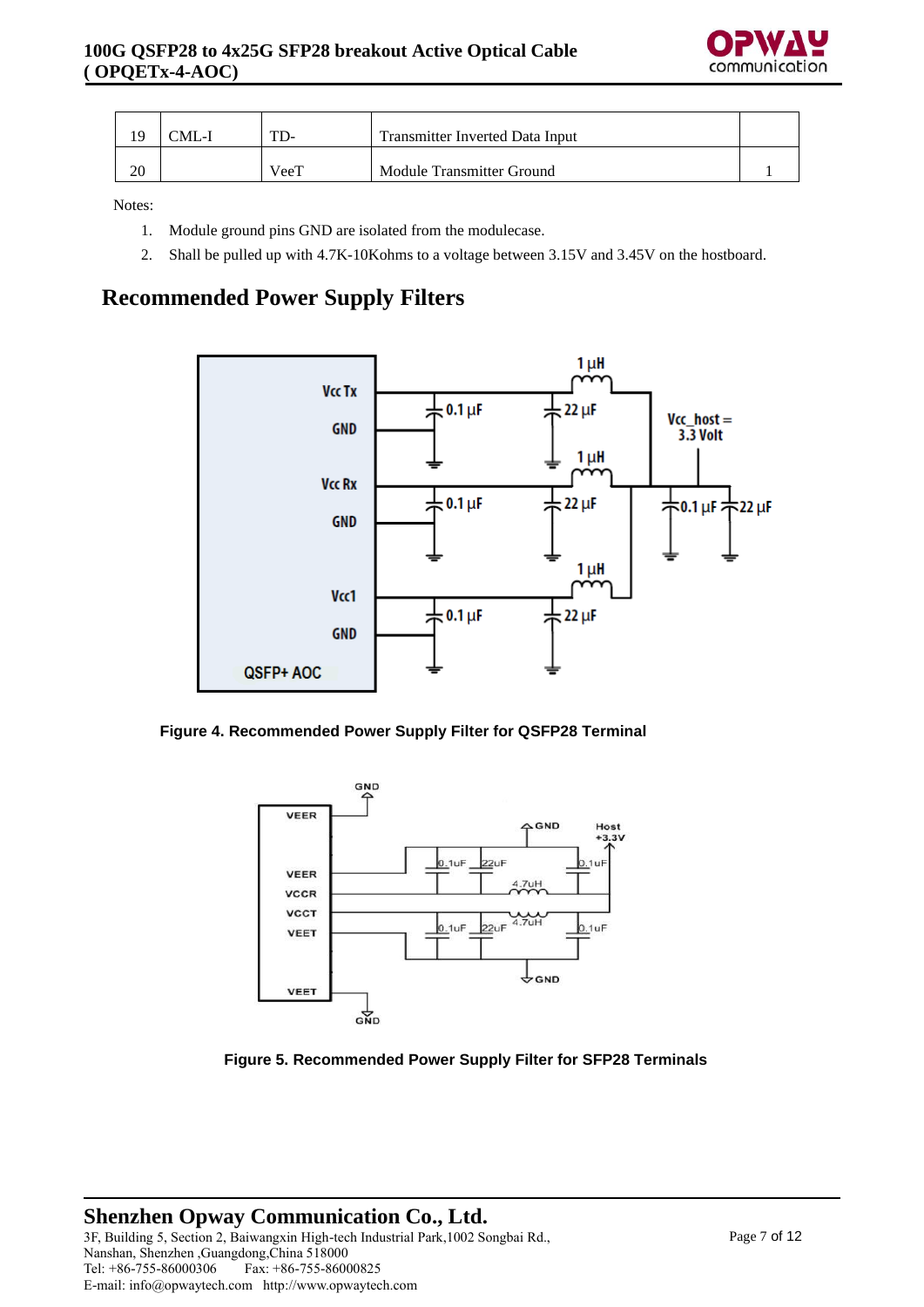

## **Absolute Maximum Ratings**

| <b>Parameter</b>                     | <b>Symbol</b> | Min              | <b>Max</b> | <b>Units</b> | <b>Notes</b> |
|--------------------------------------|---------------|------------------|------------|--------------|--------------|
| <b>Storage Temperature</b>           | $T_S$         | $-40$            | 85         | °C           |              |
| <b>Operating Case Temperature</b>    | $T_{OP}$      | $\theta$         | 70         | °C           |              |
| <b>Power Supply Voltage</b>          | $V_{CC}$      |                  | 3.6        |              |              |
| Relative Humidity (non-condensation) | <b>RH</b>     | $\left( \right)$ | 85         | $\%$         |              |

## **Recommended Operating Conditions and Power Supply Requirements**

| <b>Parameter</b>                  | <b>Symbol</b> | Min      | <b>Typical</b> | <b>Max</b> | Units        |
|-----------------------------------|---------------|----------|----------------|------------|--------------|
| <b>Operating Case Temperature</b> | $T_{OP}$      | $\theta$ |                | 70         | $^{\circ}$ C |
| <b>Power Supply Voltage</b>       | $V_{CC}$      | 3.135    | 3.3            | 3.465      |              |
| Data Rate, each Lane (QSFP28)     |               |          | 25.78125       | 28.05      | Gb/s         |
| Data Rate (each SFP28)            |               |          | 25.78125       | 28.05      | Gb/s         |
| Control Input Voltage High        |               | 2        |                | Vcc        |              |
| Control Input Voltage Low         |               | $\theta$ |                | 0.8        |              |

## **Electrical Characteristics**

The following electrical characteristics are defined over the Recommended Operating temperature and supply voltage unless otherwise specified.

#### **(QSFP28 Terminal)**

| <b>Parameter</b>                                          | <b>Symbol</b>                  | Min      | <b>Typical</b> | <b>Max</b> | <b>Units</b> | <b>Notes</b>             |  |  |
|-----------------------------------------------------------|--------------------------------|----------|----------------|------------|--------------|--------------------------|--|--|
| Power Consumption, each<br>Terminal                       |                                |          |                | 3.5        | W            |                          |  |  |
| Supply Current, each Terminal                             | Icc                            |          |                | 1060       | mA           |                          |  |  |
| <b>Transceiver Power-on</b><br><b>Initialization Time</b> |                                |          |                | 2000       | ms           | 1                        |  |  |
|                                                           | <b>Transmitter (each Lane)</b> |          |                |            |              |                          |  |  |
| Single Ended Input Voltage<br>Tolerance (Note 2)          |                                | $\Omega$ |                | 3.6        | V            |                          |  |  |
| AC Common Mode Input<br><b>Voltage Tolerance</b>          |                                | 15       |                |            | mV           | <b>RMS</b>               |  |  |
| Differential Input Voltage<br>Swing Threshold             |                                | 50       |                |            | mVpp         | <b>LOSA</b><br>Threshold |  |  |
| Differential Input Voltage<br>Swing                       | Vin, pp                        | 180      |                | 1000       | mVpp         |                          |  |  |
| Differential Input Impedance                              | Zin                            | 90       | 100            | 110        | Ohm          |                          |  |  |

## **Shenzhen Opway Communication Co., Ltd.**

3F, Building 5, Section 2, Baiwangxin High-tech Industrial Park,1002 Songbai Rd., Nanshan, Shenzhen ,Guangdong,China 518000  $\overline{Fax: +86-755-86000825}$ E-mail: info@opwaytech.com http://www.opwaytech.com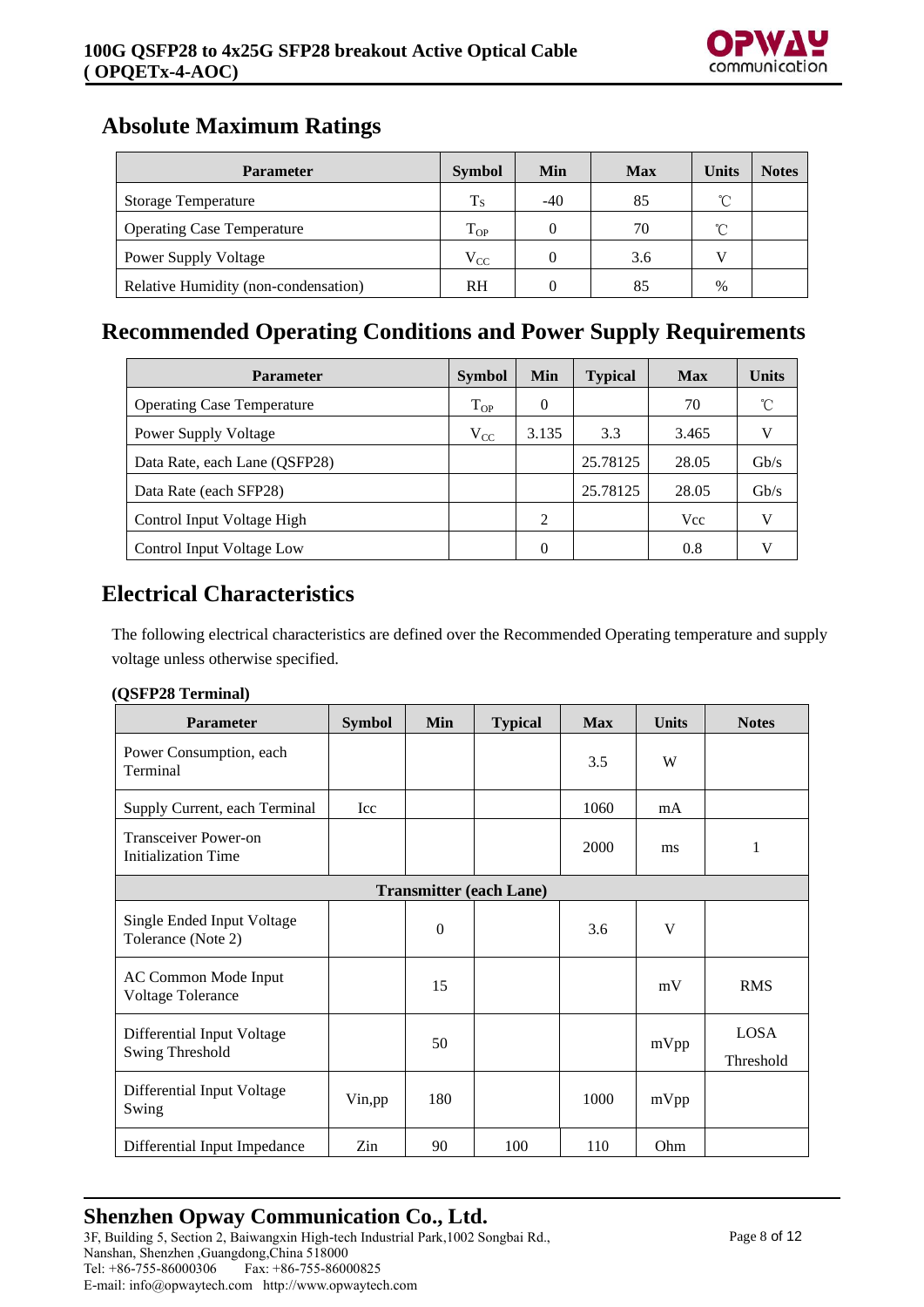#### **100G QSFP28 to 4x25G SFP28 breakout Active Optical Cable ( OPQETx-4-AOC)**



| <b>Total Jitter</b>                     |         |                             |     | 0.40 | UI   |            |
|-----------------------------------------|---------|-----------------------------|-----|------|------|------------|
| Deterministic Jitter                    |         |                             |     | 0.15 | UI   |            |
|                                         |         | <b>Receiver (each Lane)</b> |     |      |      |            |
| Single Ended Output Voltage             |         | $\overline{0}$              |     | 3.6  | V    |            |
| <b>AC Common Mode Output</b><br>Voltage |         |                             |     | 7.5  | mV   | <b>RMS</b> |
| Differential Output Voltage<br>Swing    | Vout,pp | <b>300</b>                  |     | 1000 | mVpp |            |
| Differential Output Impedance           | Zout    | 90                          | 100 | 110  | Ohm  |            |
| <b>Total Jitter</b>                     |         |                             |     | 0.3  | UI   |            |
| Deterministic Jitter                    |         |                             |     | 0.15 | UI   |            |

#### **(SFP28 Terminals)**

| Parameter                                   | <b>Symbol</b> | Min                | <b>Typical</b> | <b>Max</b> | <b>Units</b> | <b>Notes</b> |
|---------------------------------------------|---------------|--------------------|----------------|------------|--------------|--------------|
| Power Consumption                           |               |                    |                | 1000       | mW           |              |
| Supply Current, each SFP28                  | Icc           |                    |                | 300        | mA           |              |
| Transceiver Power-on Initialization<br>Time |               |                    |                | 300        | ms           |              |
|                                             |               | <b>Transmitter</b> |                |            |              |              |
| Single Ended Input Voltage<br>Tolerance     |               | $\boldsymbol{0}$   |                | 3.6        | V            |              |
| <b>AC Common Mode Voltage</b><br>Tolerance  |               | 15                 |                |            | mV           | <b>RMS</b>   |
| Differential Input Voltage Swing            | Vin,pp        | 180                |                | 700        | mV           |              |
| Differential Input Impedance                | Zin           | 90                 | 100            | 110        | Ohm          |              |
| Data Dependent Input Jitter                 | <b>DDJ</b>    |                    |                | 0.40       | UI           |              |
| Data Input Total Jitter                     | TJ            |                    |                | 0.15       | UI           |              |
| <b>Receiver</b>                             |               |                    |                |            |              |              |
| Single Ended Output Voltage                 |               | $\boldsymbol{0}$   |                | 3.6        | $\mathbf V$  |              |
| AC Common Mode Voltage                      |               |                    |                | 7.5        | mV           | <b>RMS</b>   |
| Differential Output Voltage Swing           | Vout,pp       | 300                |                | 850        | mV           |              |

## **Shenzhen Opway Communication Co., Ltd.**

3F, Building 5, Section 2, Baiwangxin High-tech Industrial Park,1002 Songbai Rd., Nanshan, Shenzhen ,Guangdong,China 518000 Tel: +86-755-86000306 Fax: +86-755-86000825 E-mail: info@opwaytech.com http://www.opwaytech.com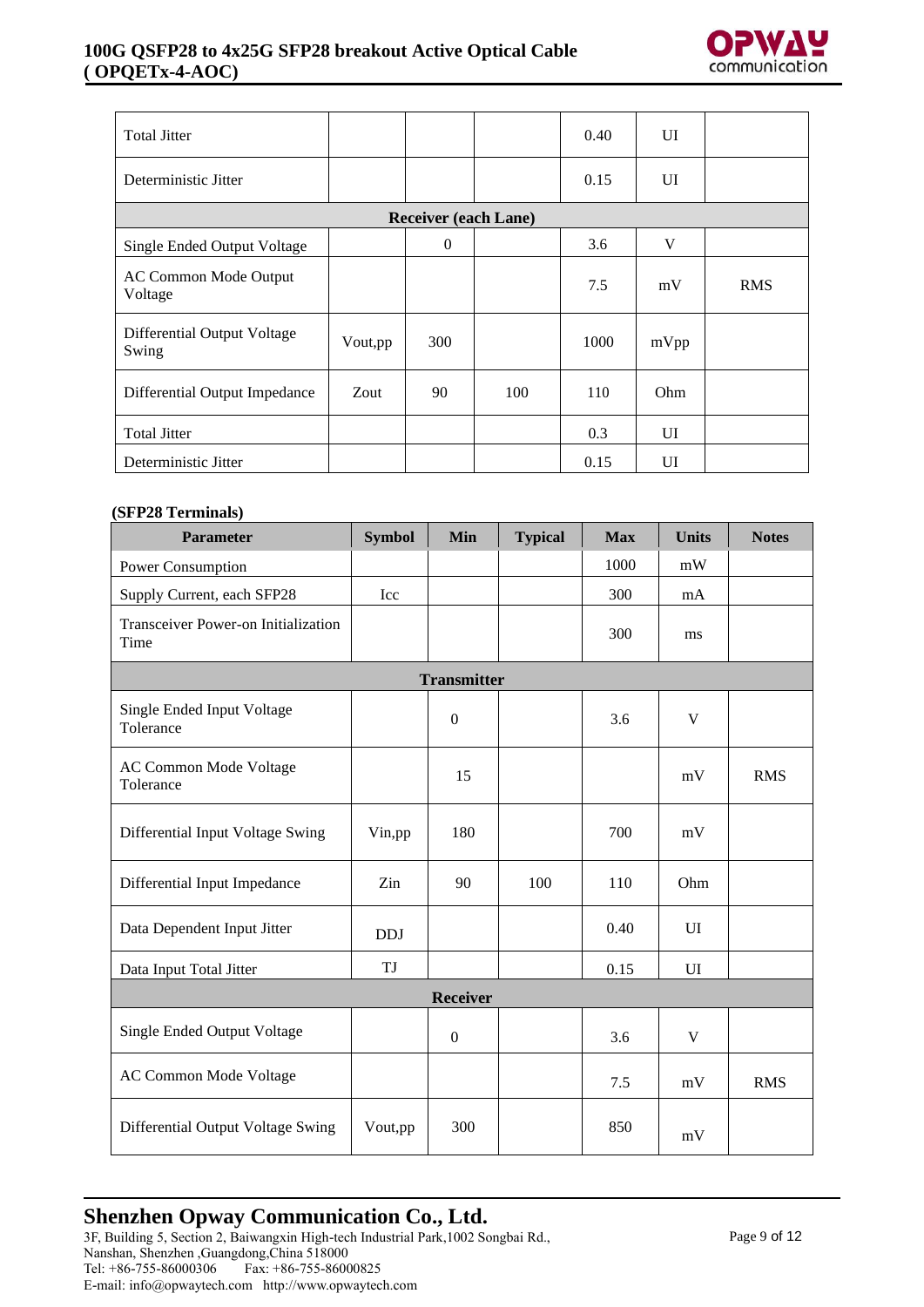

| Differential Output Impedance | Zout  | 90 | 100 | 110  | Ohm |                  |
|-------------------------------|-------|----|-----|------|-----|------------------|
| Rx Output Rise and Fall Time  | Tr/Tf | 30 |     |      | ps  | $20\%$ to<br>80% |
| <b>Total Jitter</b>           | TJ    |    |     | 0.3  | UI  |                  |
| Deterministic Jitter          | DJ    |    |     | 0.15 | UI  |                  |

## **MechanicalDimensions**



**Figure 6. Mechanical Outline of QSFP28 Terminal**



**Figure 7. Mechanical Outline of SFP28 Terminal**

#### **Shenzhen Opway Communication Co., Ltd.** 3F, Building 5, Section 2, Baiwangxin High-tech Industrial Park,1002 Songbai Rd., Nanshan, Shenzhen ,Guangdong,China 518000  $\overline{Fax: +86-755-86000825}$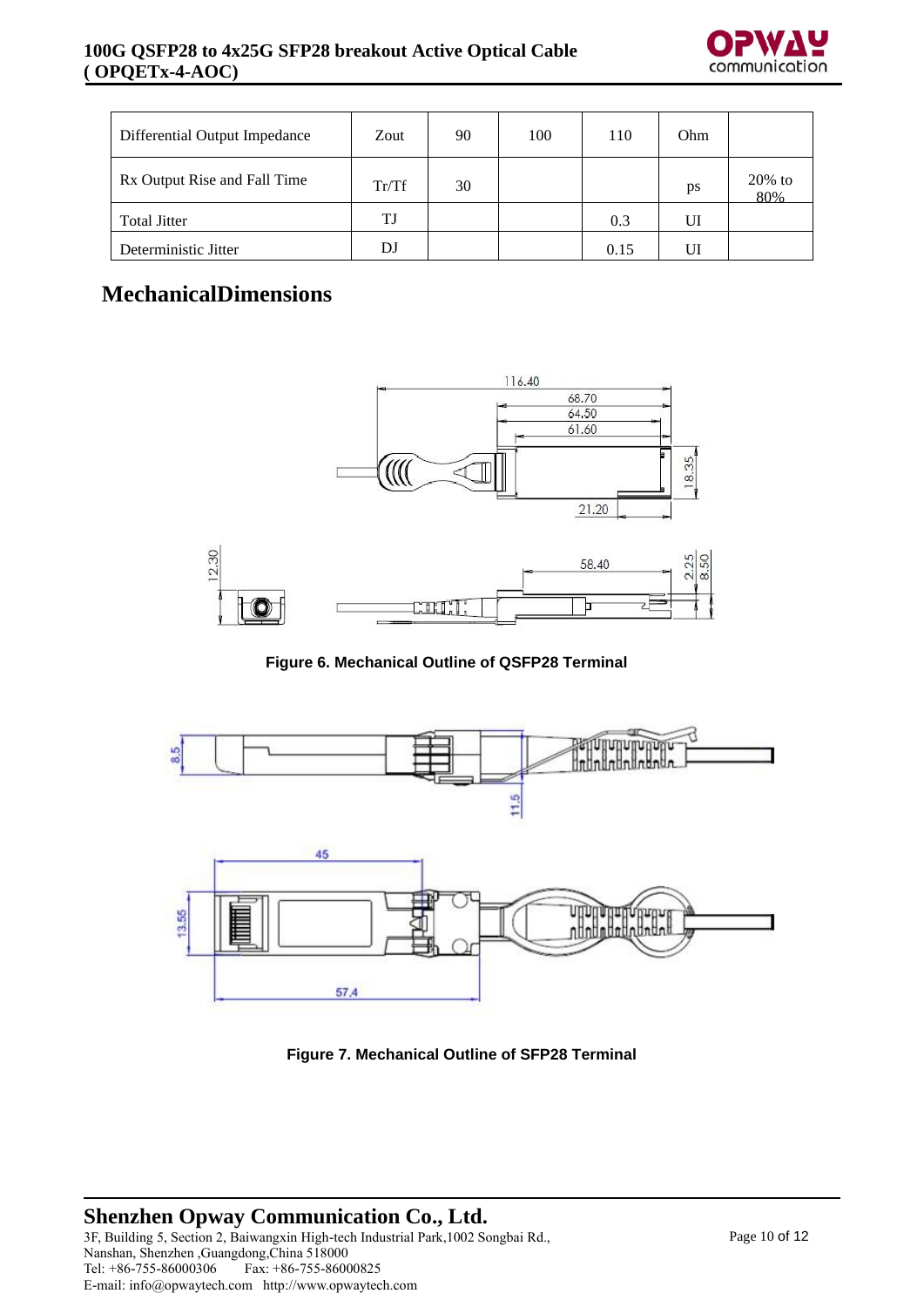

### **The length**

The length starts at the module connection and the module connection (as shown below). Acceptable Standards are shown below





Acceptable standard

| Type | Length $(m)$ | tolerance (cm)         |  |  |
|------|--------------|------------------------|--|--|
|      | $L \leq 1$   | $+7^{\sim}-0$          |  |  |
| AOC  | 1 < L < 7    | $+10^{\sim}-0$         |  |  |
|      | $L \ge 7$    | $+2\%$ <sup>~</sup> -0 |  |  |

### Lable solt size

| type  | Size(mm)         | tolerance (mm) |
|-------|------------------|----------------|
| lable | $31$ mm $*10$ mm | $\pm 0.5$ mm   |

## **Order Information:**

| OPQETx-4-AOC | OSFP28 to 4x SFP28 breakout active optical cable with full real-time digital<br>diagnostic monitoring |
|--------------|-------------------------------------------------------------------------------------------------------|
|--------------|-------------------------------------------------------------------------------------------------------|

where "x" denotes cable length in meters. Examples of cable length offered are as follows:

 $x = 1$  for 1m  $x = 50$  for 50m  $x = 5$  for 5m  $x = 75$  for 75m  $x = 10$  for 10m  $x = 100$  for 100m

### **Shenzhen Opway Communication Co., Ltd.**

3F, Building 5, Section 2, Baiwangxin High-tech Industrial Park,1002 Songbai Rd., Nanshan, Shenzhen ,Guangdong,China 518000  $\overline{Fax: +86-755-86000825}$ E-mail: info@opwaytech.com http://www.opwaytech.com